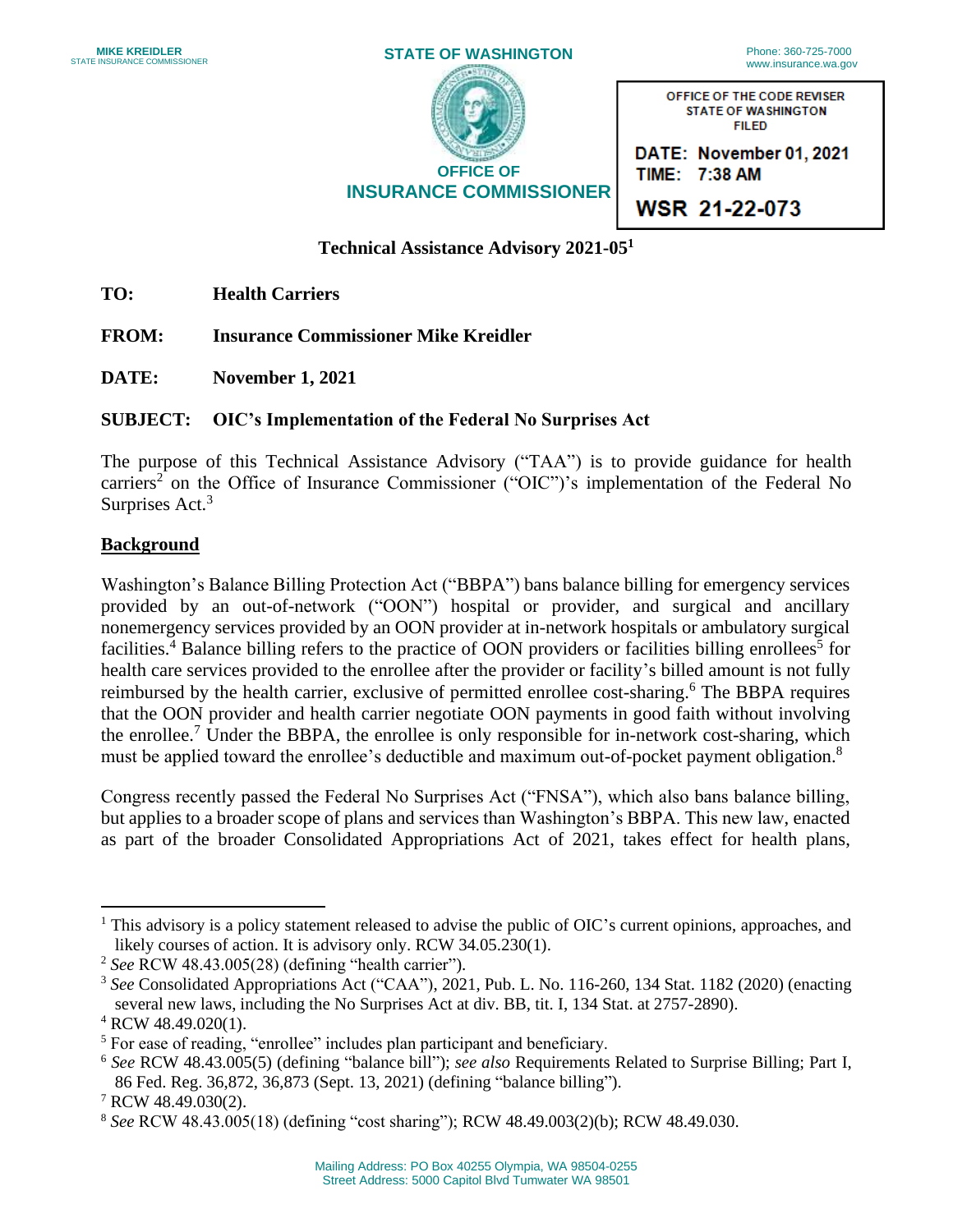beginning on or after January 1, 2022.<sup>9</sup> It applies to nearly all private health plans offered by addition to prohibiting balance billing for emergency services, the FNSA extends balance billing protections to post-stabilization services,<sup>11</sup> nonemergency services furnished by OON providers at employers (including grandfathered health plans and the Federal Employees Health Benefits Program), as well as individual health insurance policies offered both on and off the [Exchange.](https://Exchange.10)<sup>10</sup> In in-network facilities without the enrollee's informed consent, 12 and services furnished by air ambulance [providers.](https://providers.13) 13

an enrollee must pay the [issuer.](https://issuer.14)<sup>14</sup> Enrollees who receive OON care will only have to pay the cost-sharing amount that they would have paid if the provider had been [in-network.](https://in-network.15)<sup>15</sup> This limitation [incorrect.](https://incorrect.17)<sup>17</sup> Any cost-sharing subject to the FNSA must be counted towards an enrollee's in-network Beyond banning balance bills by OON providers and facilities, the FNSA limits enrollee cost-sharing applies to emergency services, nonemergency services without the patient's informed consent, and air ambulance [services.](https://services.16)<sup>16</sup> It similarly limits cost-sharing when an enrollee relied on their issuer's provider directory's listing of a provider as in-network, and that information turned out to be deductible and annual out-of-pocket [maximum.](https://maximum.18)<sup>18</sup>

Additionally, Congress set up a regulatory framework for OON provider payment and dispute resolution, and added transparency measures, provider directory requirements, and continuity of care requirements.

#### **OIC Enforcement**

 Aside from a few deferments described in the next section, OIC will enforce the FNSA provisions pertaining to health carriers for health plans starting on or after January 1, 2022.<sup>19</sup> This includes the following provisions of FNSA:

 • Prohibition on balance billing for emergency services and nonemergency services under FNSA that are broader than the BBPA's scope of services protected from balance billing, including post-stabilization care. $20$ 

<sup>9</sup>*See* CAA, 2021, Pub. L. No. 116-260, div. BB, tit. 1 (No Surprises Act), sec. 102, 134 Stat. 1182, 2758-2797 (2020); 86 Fed. Reg*.* at 36,877.

 $^{10}$  *Id.* 

 $11$  86 Fed. Reg. at 36,880.

<sup>&</sup>lt;sup>12</sup> *Id.* at 36,882; section 102 of the No Surprises Act.

<sup>13</sup>*See* section 105 of the No Surprises Act; 86 Fed. Reg. at 36,876.

<sup>&</sup>lt;sup>14</sup> See section 102 of the No Surprises Act. For ease of reading, "issuers" in reference to the FNSA includes group health plans, health insurance issuers, and Federal Employees Health Benefits Program carriers.

 $^{15}$ *Id.* 

<sup>16</sup>*See* sections 102 and 105 of the No Surprises Act; 86 Fed. Reg. at 36,883.

<sup>17</sup>*See* section 116(b) of the No Surprises Act.

<sup>18</sup>*See* 86 Fed. Reg. at 36,877.

<sup>&</sup>lt;sup>19</sup> See WAC 284-43-0140 ("Health carriers shall comply with all Washington state and federal laws relating to the acts and practices of carriers and laws relating to health plan benefits.")

<sup>20</sup> *See, e.g.*, 86 Fed. Reg. at 36,880.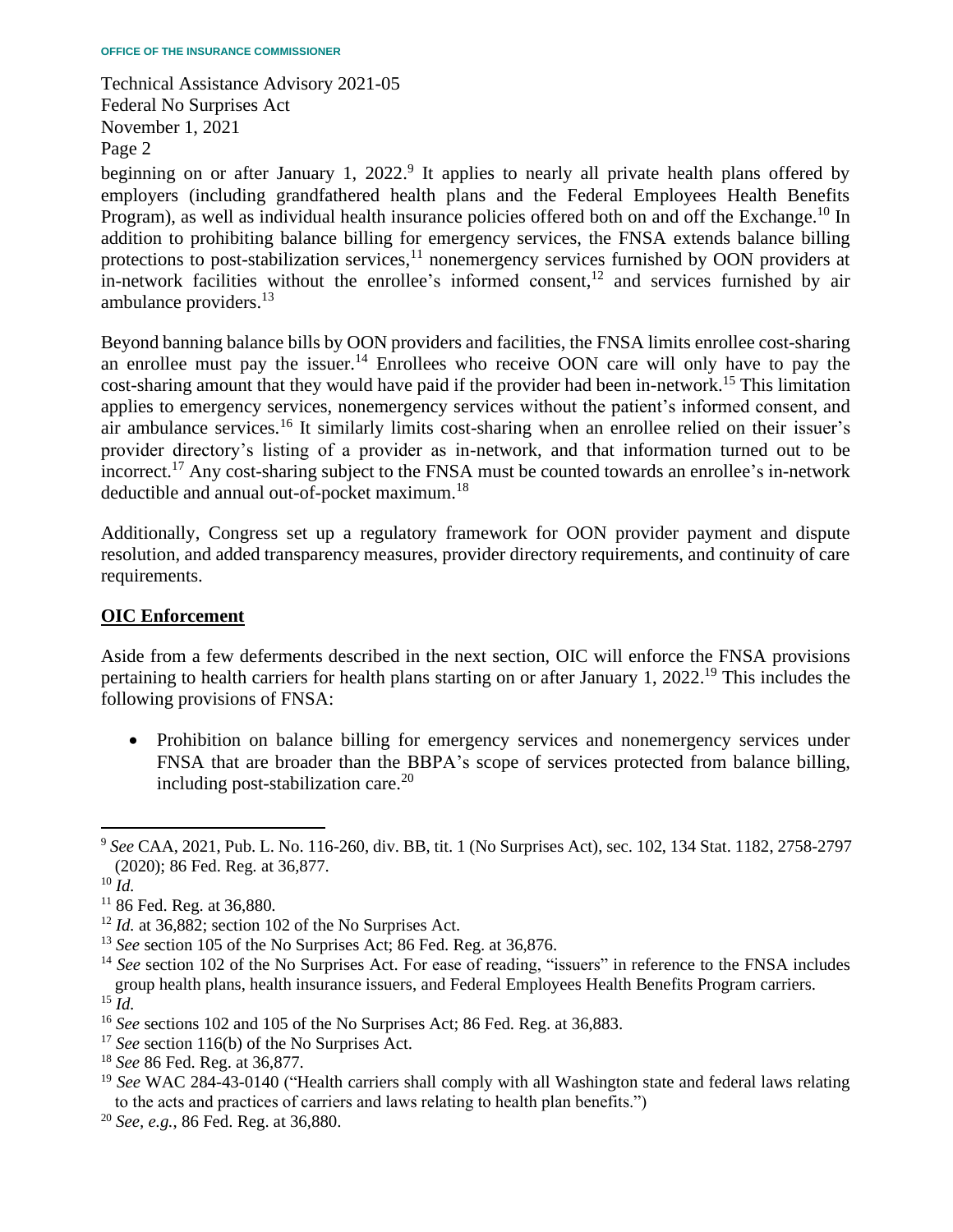- Prohibition on balance billing for grandfathered health [plans.](https://plans.21)<sup>21</sup>
- Requirements for in-network cost-sharing for enrollees that relied on an issuer's databases, response protocols, or provider directory representations that a provider was [in-network.](https://in-network.22)<sup>22</sup>
- • Prohibition on balance billing for "continuing care patients" for 90 days after a provider becomes OON.<sup>23</sup>
- Providing methods for calculating enrollee cost-sharing and provider payments, and dispute resolution, for: (1) plans subject to OIC jurisdiction but not the BBPA, e.g., grandfathered health plans; and (2) services subject to the FNSA but not the BBPA, e.g., nonemergency services provided by neonatologists and [intensivists.](https://intensivists.24)<sup>24</sup>
- • Requirements for external review to determine whether balance billing protections are applicable when there is an adverse determination by an [issuer.](https://issuer.25)<sup>25</sup>

 The FNSA preempts state laws only when those laws impose a requirement that "prevents the application" of the FNSA.<sup>26</sup> Based upon this principle and a few FNSA provisions expressly deferring to state law, OIC will continue to enforce related state laws in four areas: (1) BBPA provisions that exceed FNSA provisions;<sup>27</sup> (2) provider directories;<sup>28</sup> (3) calculation of enrollee cost-sharing;<sup>29</sup> and (4) OON provider payment and dispute resolution [processes.](https://processes.30)<sup>30</sup>

 As a result, beginning January 1, 2022, until the effective date of any new legislation amending the BBPA, OIC will enforce the following state law provisions:

- Requirements on providers or insurers that go beyond what is required under the new federal law, including:
	- $\circ$  Prohibitions on asking an enrollee to waive their [rights.](https://rights.31)<sup>31</sup>

 $31$  RCW 48.49.030(1), (5).

<sup>&</sup>lt;sup>21</sup> *Id.* at 36,877.<br><sup>22</sup> *See* section 116(b) of the No Surprises Act.

<sup>&</sup>lt;sup>23</sup> See section 113 of the No Surprises Act.

<sup>&</sup>lt;sup>24</sup> See section 103 of the No Surprises Act; 86 Fed. Reg. at 36,886-7; Interim Final Rules, Requirements Related Surprise dispute resolution provisions); *see also* RCW 48.43.005(44) and WAC 284-43B-010(2)(l) (defining to Surprise Billing; Part II (proposed Sept. 30, 2021), *available at*: <https://www.cms.gov/files/document/cms-9908-ifc-surprise-billing-part-2.pdf> (implementing independent "surgical or ancillary services," which are granted balance billing protection under RCW 48.49.020(1)).

<sup>25</sup>*See* section 110 of the No Surprises Act.

<sup>26</sup>*See* 42 U.S.C. § 300gg-23(a)(1); 86 Fed. Reg. at 36,886.

<sup>&</sup>lt;sup>27</sup> *Id*.<br><sup>28</sup> *See* section 116(a) of the No Surprises Act (deferring to state laws relating to provider directories).

<sup>&</sup>lt;sup>29</sup> 86 Fed. Reg. at 36,885.

<sup>30</sup>*Id.*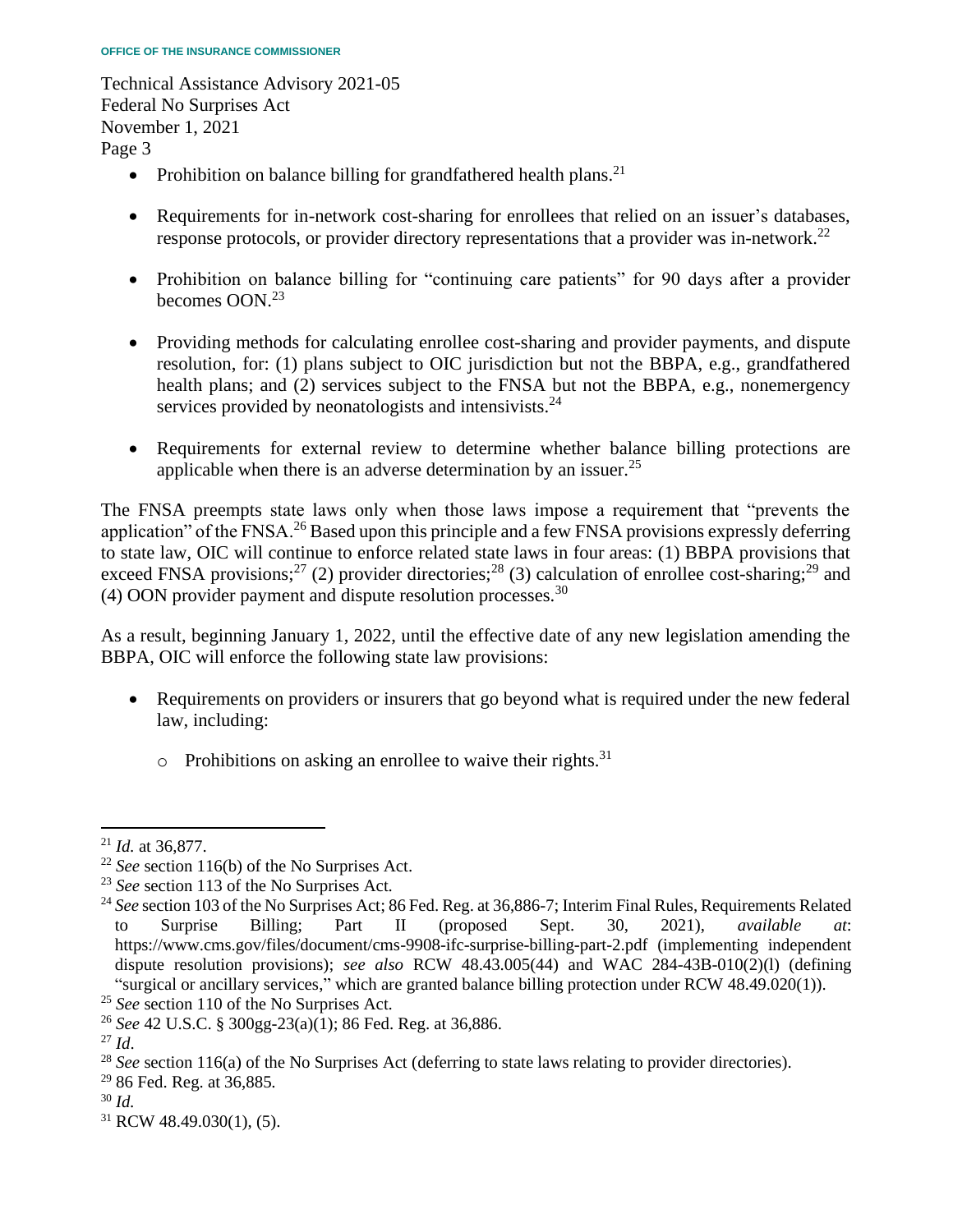- o Requirement that a health carrier must indicate in the Health Insurance Portability and Accountability Act ("HIPAA") standard 271 transaction whether an enrollee's health plan is subject to the BBPA. $32$
- o Requirement that a health carrier must indicate in the HIPAA standard 835 transaction whether a claim was processed in accordance with the BBPA.<sup>33</sup>
- Requirements for provider [directories.](https://directories.34)<sup>34</sup>
- BBPA's methods for calculating enrollee cost-sharing and OON provider payments, and dispute [resolution.](https://resolution.35)<sup>35</sup>

# **Deferred Enforcement**

 OIC will defer enforcement against some entities due to jurisdictional limitations, and with respect to some provisions of FNSA in alignment with deferment recently announced by the Departments of Health and Human Services, Labor, and Treasury (collectively referred to as "the Departments").

 Due to jurisdiction limitations, OIC will defer to other state or federal agencies for enforcement regarding the following entities:

- Air ambulances;  $36$
- Self-funded group health plans that have not elected to participate in the BBPA; and
- $\bullet$  Health providers and [facilities.](https://facilities.37)<sup>37</sup>

 Additionally, OIC will defer enforcement for some of the FNSA provisions in accordance with the deferred enforcement policy announced by the Departments, Aug. 20, 2021, in a set of Frequently Asked Questions (["FAQs"\).](https://FAQs�).38)<sup>38</sup> In accordance with these FAQs, OIC will defer enforcement for the following FNSA provisions:

 $32$  WAC 284-43B-040(1)(a).<br> $33$  WAC 284-43B-040(1)(b).

<sup>34</sup>*See* WAC 284-170-260; RCW 48.49.090(1); RCW 48.49.070(3); RCW 48.49.080(3).

<sup>35</sup> RCW 48.49.030; RCW 48.49.040; WAC 284-43B-020; WAC 284-43B-030; WAC 284-43B-035.

<sup>36</sup>*See* 86 Fed. Reg*.* at 36,885.

<sup>&</sup>lt;sup>37</sup> Pursuant RCW 48.49.100, OIC will continue to give providers and facilities an opportunity to cure violations of RCW 48.49.020 or 48.49.030.

 \_08-20-21.pdf. Additionally, the Departments announced deferment of a few non-FNSA provisions, namely the requirement that issuers publish machine-readable files relating to prescription drug pricing. *Id.* at 1 2715A3(b)(1)(iii), and 45 C.F.R. § 147.212(b)(1)(iii)). Deferment will be until regulations to fully implement <sup>38</sup>*See* "FAQs About Affordable Care Act and Consolidated Appropriations Act, 2021 Implementation Part 49 ("FAQs")," Aug. 20, 2021, *available at*:<https://www.hhs.gov/guidance/sites/default/files/hhs-guidance>documents/FAQs%20About%20ACA%20%26%20CAA%20Implementation%20Part%2049\_MM%20508 (citing 85 Fed. Reg. 72,158 (Nov. 12, 2020); 26 C.F.R. § 54.9815-2715A3(b)(1)(iii), 29 C.F.R. § 2590.715-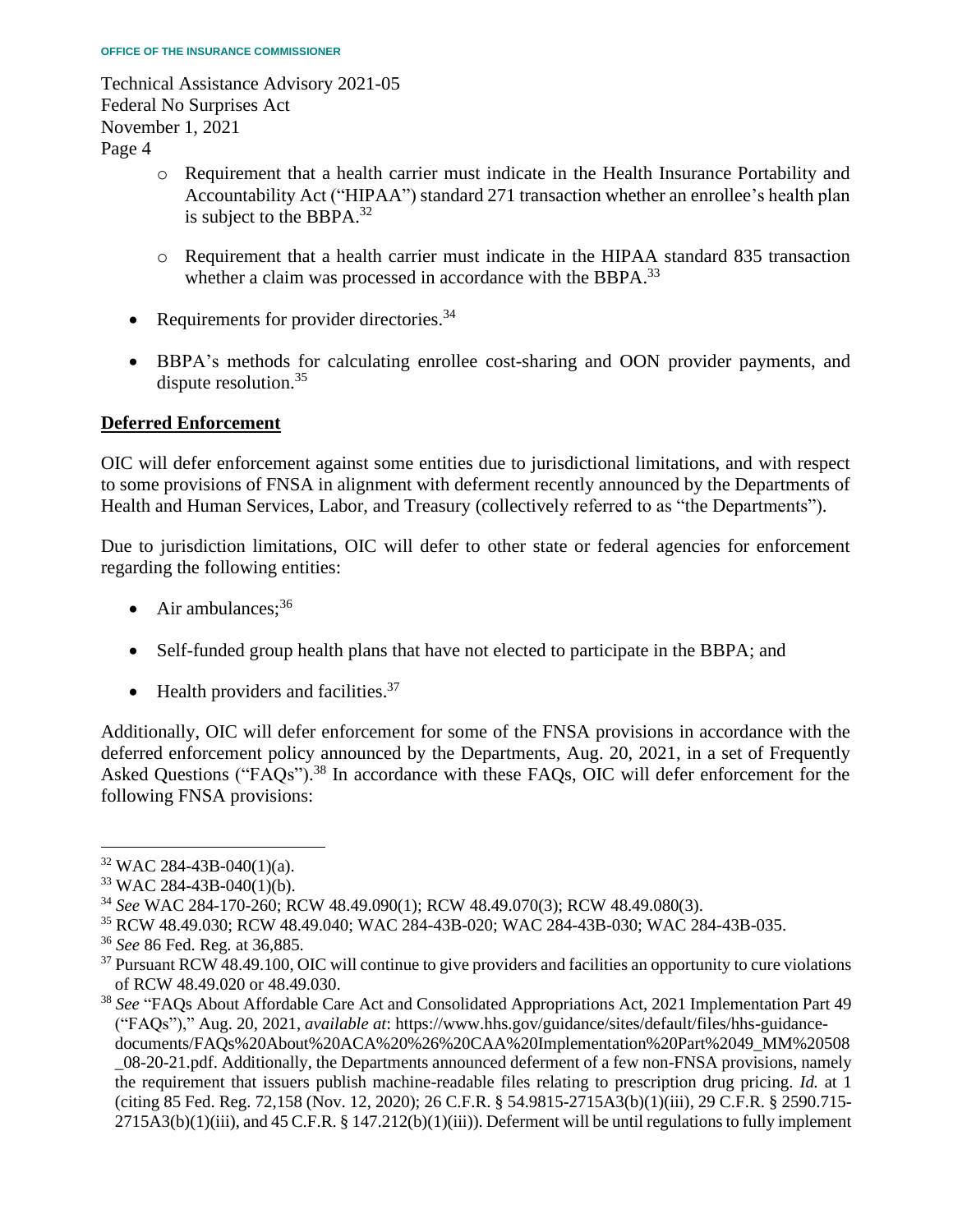- • Requirements for making available a price comparison tool (by internet website, in paper form, or telephone). Deferment will be up until plan years (in the individual market, policy years) beginning on or after January 1, 2023.<sup>39</sup>
- Requirements for providing an Advanced Explanation of [Benefits.](https://Benefits.40)<sup>40</sup> Deferment will be until regulations fully implementing this requirement are adopted and [applicable.](https://applicable.41)<sup>41</sup>

 OIC will continue to enforce any state law counterpart to these FNSA provisions, including, but not limited to the following:

- Requirements for transparency tools for price and quality information.<sup>42</sup>
- Requirements for enrollee notification upon termination of a provider by a health [carrier.](https://carrier.43)<sup>43</sup>

The Departments also detailed provisions of the  $FNSA<sup>44</sup>$  that issuers must implement using a good faith, reasonable interpretation of the law, without the guidance of regulations. OIC will enforce the following provisions in the same manner as announced by the Departments:

- applicable deductibles, any applicable out-of-pocket maximum limitations, and a telephone • Requirements to include on any insurance identification card issued to enrollees, any number and website address for individuals to seek [assistance.](https://assistance.45)<sup>45</sup>
- Requirements to establish a process to update and verify the accuracy of provider directory information and to establish a protocol for responding to requests by telephone and electronic communication from an enrollee about a provider's network participation [status.](https://status.46)<sup>46</sup>

 this requirement are adopted and applicable. *Id.* at 1-2 (describing deferment). The Departments will defer enforcement of the requirement to publish the remaining machine-readable files until July 1, 2022. *Id.* at 2. OIC will similarly defer enforcement.

<sup>&</sup>lt;sup>39</sup> Id. at 3-4 (citing Internal Revenue Code ("Code") § 9819, Employee Retirement Income Security Act ("ERISA") § 719, and Public Health Service ("PHS") Act § 2799A-4, as added by section 114 of the No Surprises Act).

 <sup>40</sup>*Id.* at 6 (citing Code § 9816(f), ERISA § 716(f), and PHS Act § 2799A-1(f), as added by section 111 of the No Surprises Act).

<sup>&</sup>lt;sup>41</sup> *Id.* at 7 (describing deferment).

<sup>42</sup>*See* RCW 48.43.007.

<sup>43</sup> WAC 284-170-421(10).

<sup>&</sup>lt;sup>44</sup> Additionally, the Departments detailed a few non-FNSA provisions it will expect issuers to implement using a good faith, reasonable interpretation of the law, including requirements prohibiting gag clauses. *See* FAQs title II, of CAA). OIC will enforce these provisions in the same manner as the Departments. at 7 (citing Code § 9824, ERISA § 724, and PHS Act § 2799A-9, as added by section 201 of division BB,

<sup>45</sup>*Id.* at 4-5 (citing Code § 9816(e), ERISA § 716(e), and PHS Act § 2799A–1(e), as added by section 107 of the No Surprises Act).

 <sup>46</sup>*Id.* at 7-8 (citing Code § 9820(a) and (b), ERISA § 720(a) and (b), and PHS Act § 2799A-5(a) and (b), as added by section 116(a) of the No Surprises Act). However, given the deferment to state law in section